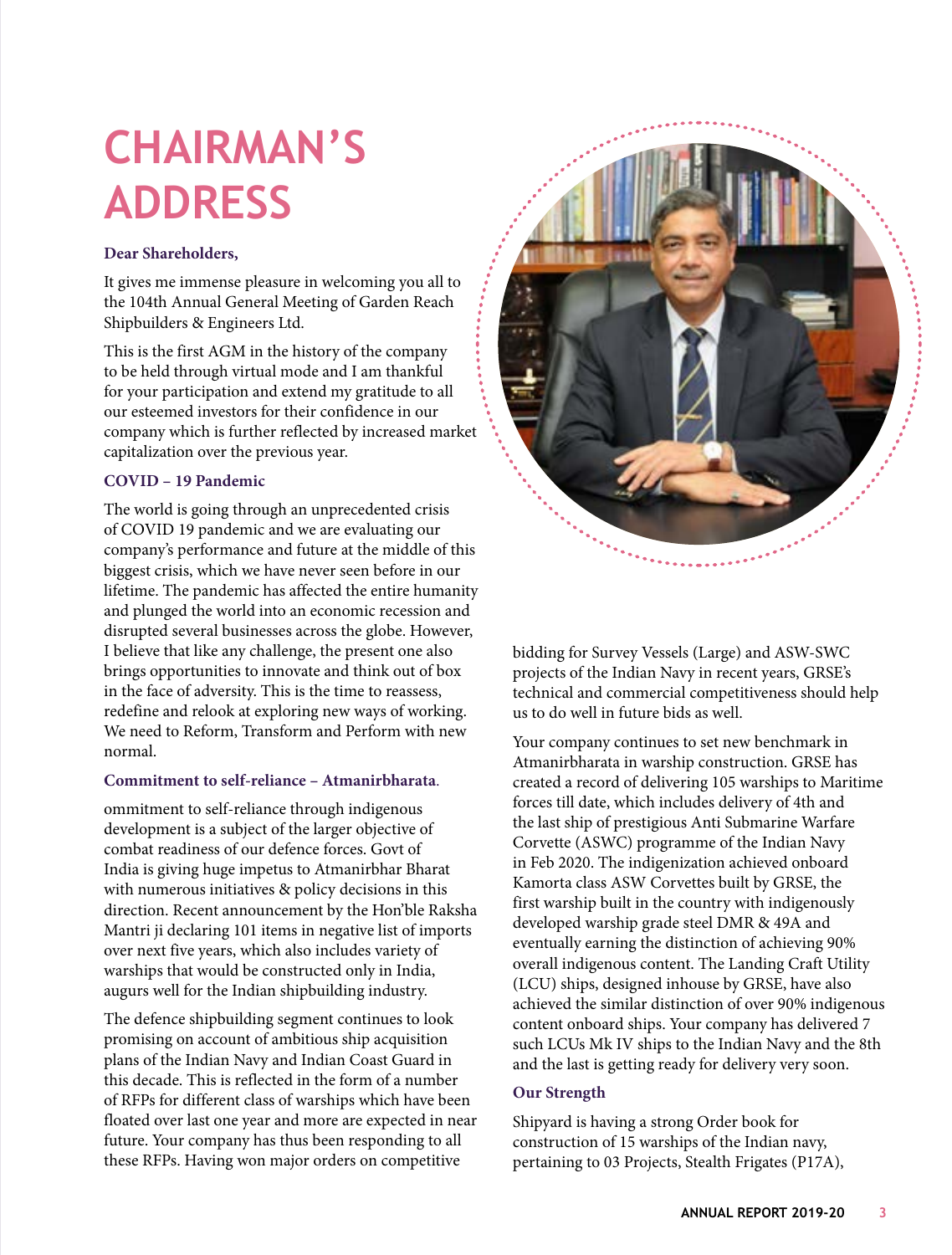### **CHAIRMAN'S ADDRESS Contd...**

Survey Vessel (Large) and ASW Shallow Water Craft (ASW-SWC) over next 6-7 years. To accomplish concurrent construction of such complex warships your company has been strengthening its internal processes, systems, infrastructure and cost effective measures to improve the bottom line of the shipyard, which is continuously reflecting on the financial performance of the company.

### **Industry 4.0 Practices**

In tune with latest technologies, our strategies revolve around smart manufacturing (Industry 4.0) with sparked innovations in automation, robotics and industrial internet of things. Introducing Artificial Intelligence, Data analytics, Machine Learning, Interoperability and secured connectivity enabling real time monitoring, control and optimization of processes, resources and systems shall enable workload consolidation across Design, Planning Production, Quality and Supply Chain Management significantly in the future across all units of the company.

### **Design Excellence and R &D.**

GRSE's in-house design capabilities remains its major area of strength with the multi-disciplinary 100 plus members design team working towards developing various concept designs for current and future projects. Introduction of state-of-the-art Virtual Reality Lab has further added to our design capabilities. Entire design of both the ongoing projects of Survey Vessels (Large) and ASW (SWC) won on competitive bidding is being done in-house by our Design Team. Your company's Design and R & D Department got further boost to its efforts when it was recognized by the Department of Scientific and Industrial Research (DSIR), Min of Science & Technology, Govt of India.

 The Bailey Bridge division of your company is also keeping pace with ship division in its R&D efforts of designing and developing new products. During the year 2019-20, this division developed and completed successful trials of three new products, 30ft Portable Pedestrian Assault Bridge made of light weight carbon fiber reinforced composite material for the Indian Army, 140 feet Double Lane (7.50 m wide) and 190 feet Single Lane modular bridge, both being 70R class load capacity and made of 7 feet panels.

# **Capacity Building.**

Having achieved the capacity of building 20 warships concurrently, post phase II Modernisation of the facilities at our Main Unit, we are now moving forward with capacity building at Rajabagan Dockyard Unit.

# $f$

**Your company continues to set new benchmark in Atmanirbharata in warship construction. GRSE has created a record of delivering 105 warships to Maritime forces till date, which includes delivery of 4th and the last ship of prestigious Anti Submarine Warfare Corvette (ASWC) programme of the Indian Navy in Feb 2020.**

This 31.5 acre unit promises a great potential for building small and medium size platforms. The marine infrastructure and other allied shipbuilding facilities are being modernized, augmented and rejuvenated with an aim to increase your company's overall capacity to 24 warships construction in next 3-4 years.

As part of the Atmanirbhar Bharat week celebrations a State-of-the-art indigenous CNC Underwater Plasma Plate cutting Machine and two modern Hull Block Fabrication complexes at the RBD Unit were virtually inaugurated by Hon'ble Raksha Mantri, Shri Rajnath Singhji on 10 Aug 2020. Both these facilities at RBD will go a long way in enhancing the production capacity of the shipyard.

### **Human Capital**

At GRSE we are driven by an empowered team of dedicated and experienced employees who are aligned with our core values and company's vision. Competency building, developing managers to assume leadership roles and enabling them to embrace new disruptive management techniques through tools of Industry 4.0 are the new focus of our HR initiatives.

#### **Our Performance.**

The performance of the company continued to be strong during the year 2019-20. Revenue from operations registered a growth of 3.38% from